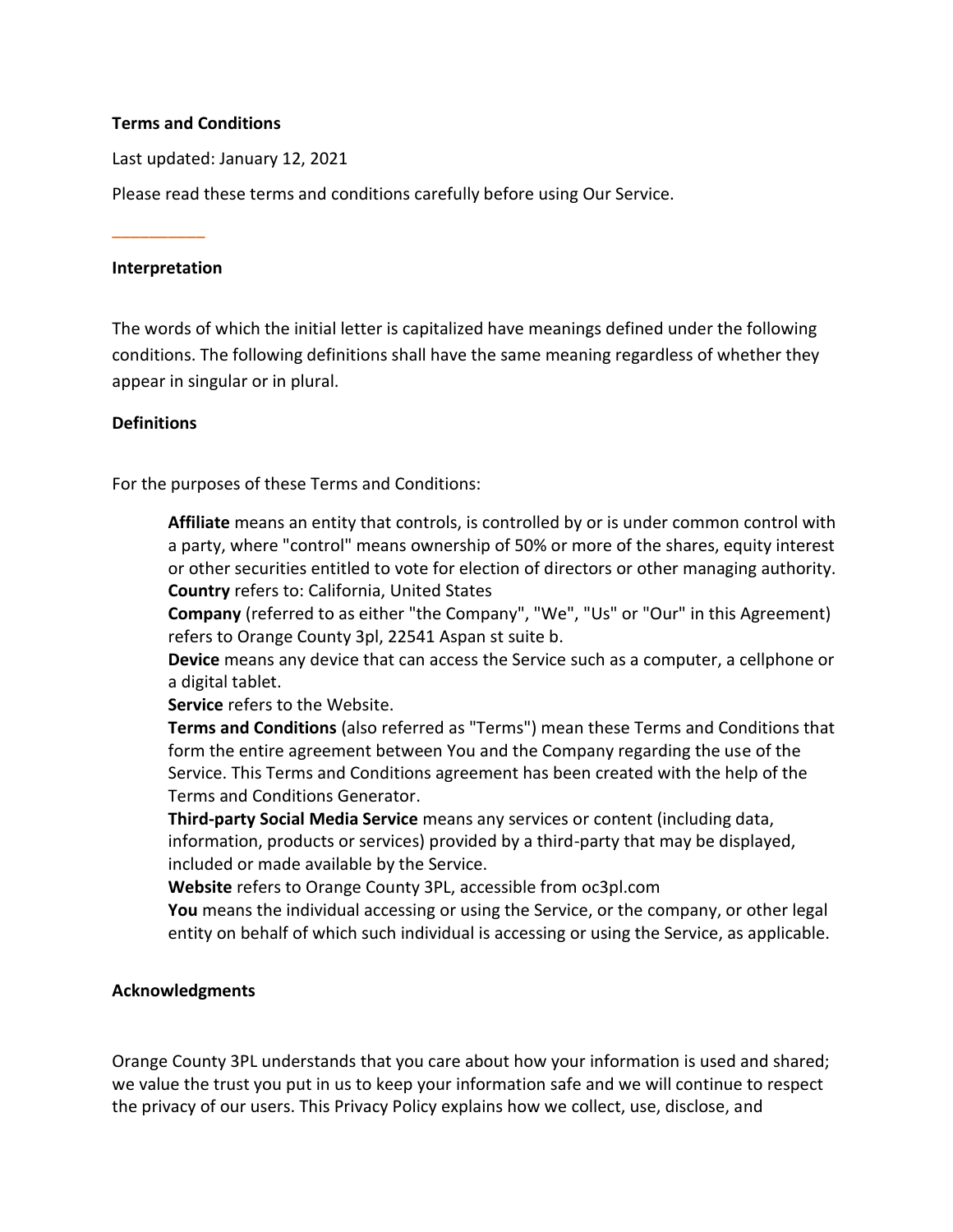safeguard your information when you visit our website https://oc3pl.com including any other media form, media channel, mobile website, or web application related or connected thereto (collectively, the "OC3PL"). Please read this Privacy Policy carefully. IF YOU DO NOT AGREE WITH THE TERMS OF THIS PRIVACY POLICY, PLEASE DO NOT ACCESS THE SITE.

We reserve the right to make changes to this Privacy Policy at any time and for any reason. We will alert you about any changes by updating the "Revised" date of this Privacy Policy. Any changes or modifications will be effective immediately upon posting the updated Privacy Policy on the Site, and you waive the right to receive specific notice of each such change or modification. You are encouraged to periodically review this Privacy Policy to stay informed of updates. You will be deemed to have been made aware of, will be subject to, and will be deemed to have accepted the changes in any revised Privacy Policy by your continued use of OC3PL after the date such revised Privacy Policy is posted.

## **COLLECTION OF YOUR INFORMATION**

We may collect information about you in a variety of ways. The information we may collect on the Site includes:

#### **Personal Data**

Personally identifiable information, such as your name, shipping address, email address, telephone number, and demographic information, such as your age that you voluntarily give to us when you register with the Site or when you choose to participate in various activities related to the Site, such as online chat and message boards. You are under no obligation to provide us with personal information of any kind, however your refusal to do so may prevent you from using certain features of the Site.

#### **Derivative Data**

Information our servers automatically collect when you access the Site, such as your IP address, your browser type, your operating system, your access times, and the pages you have viewed directly before and after accessing the Site.

#### **USE OF YOUR INFORMATION**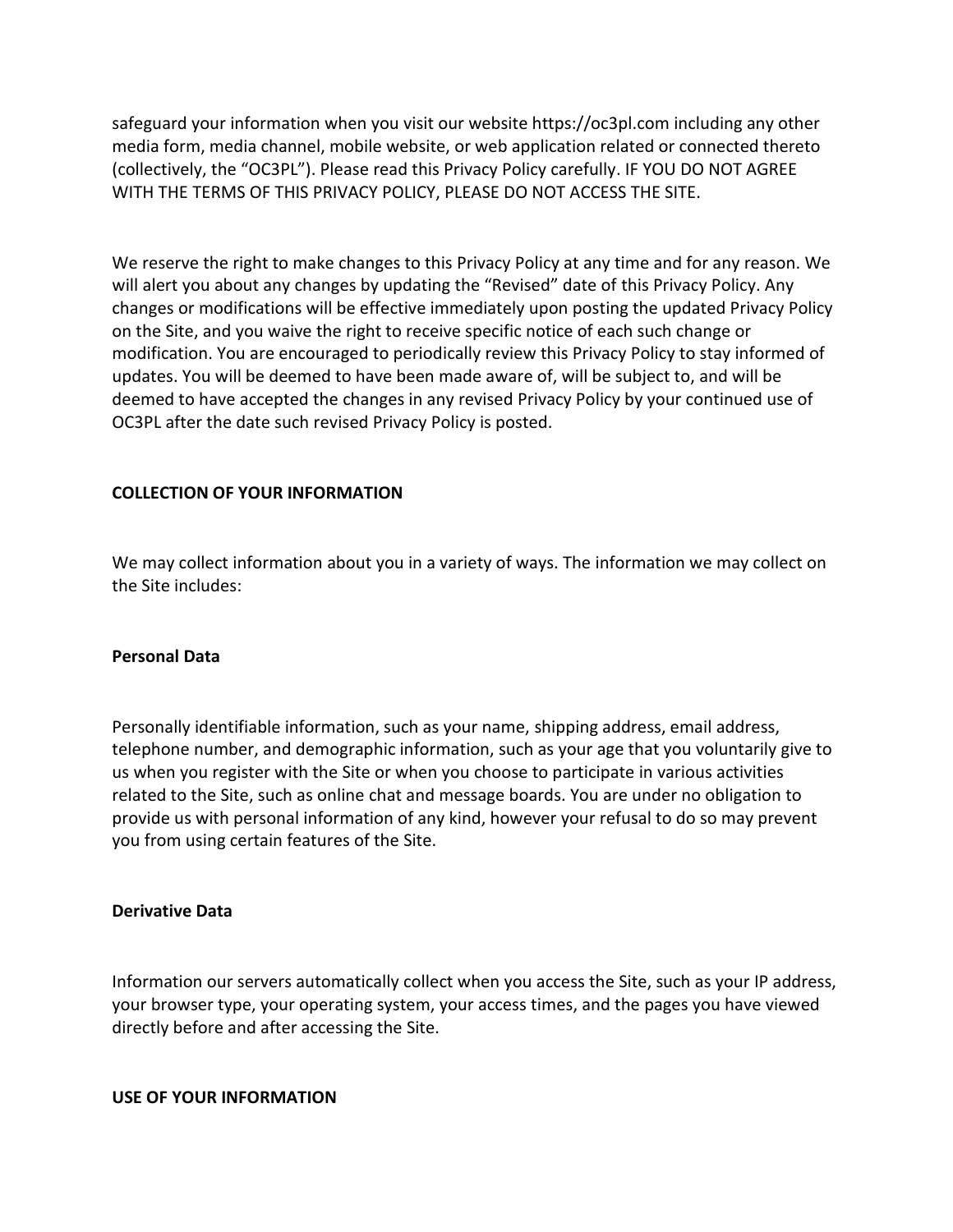Having accurate information about you permits us to provide you with a smooth, efficient, and customized experience. Specifically, we may use information collected about you via the Site to:

Send you a newsletter.

Create and manage your account.

Notify you of updates to the Site.

Perform other business activities as needed.

Monitor and analyze usage and trends to improve your experience with the Site.

Increase the efficiency and operation of the Site.

Email you regarding your account or order.

Compile anonymous statistical data and analysis for use internally or with third parties.

### **DISCLOSURE OF YOUR INFORMATION**

All user information (including information collected by usage) is not shared outside of the OC3PL ecosystem. Your information may only be disclosed as follows:

#### **By Law or to Protect Rights**

If we believe the release of information about you is necessary to respond to legal process, to investigate or remedy potential violations of our policies, or to protect the rights, property, and safety of others, we may share your information as permitted or required by any applicable law, rule, or regulation. This includes exchanging information with other entities for fraud protection and credit risk reduction.

#### **Affiliates**

We do not share your user information with our affiliates. Affiliates include our parent company and any subsidiaries, joint venture partners or other companies that we control or that are under common control with us.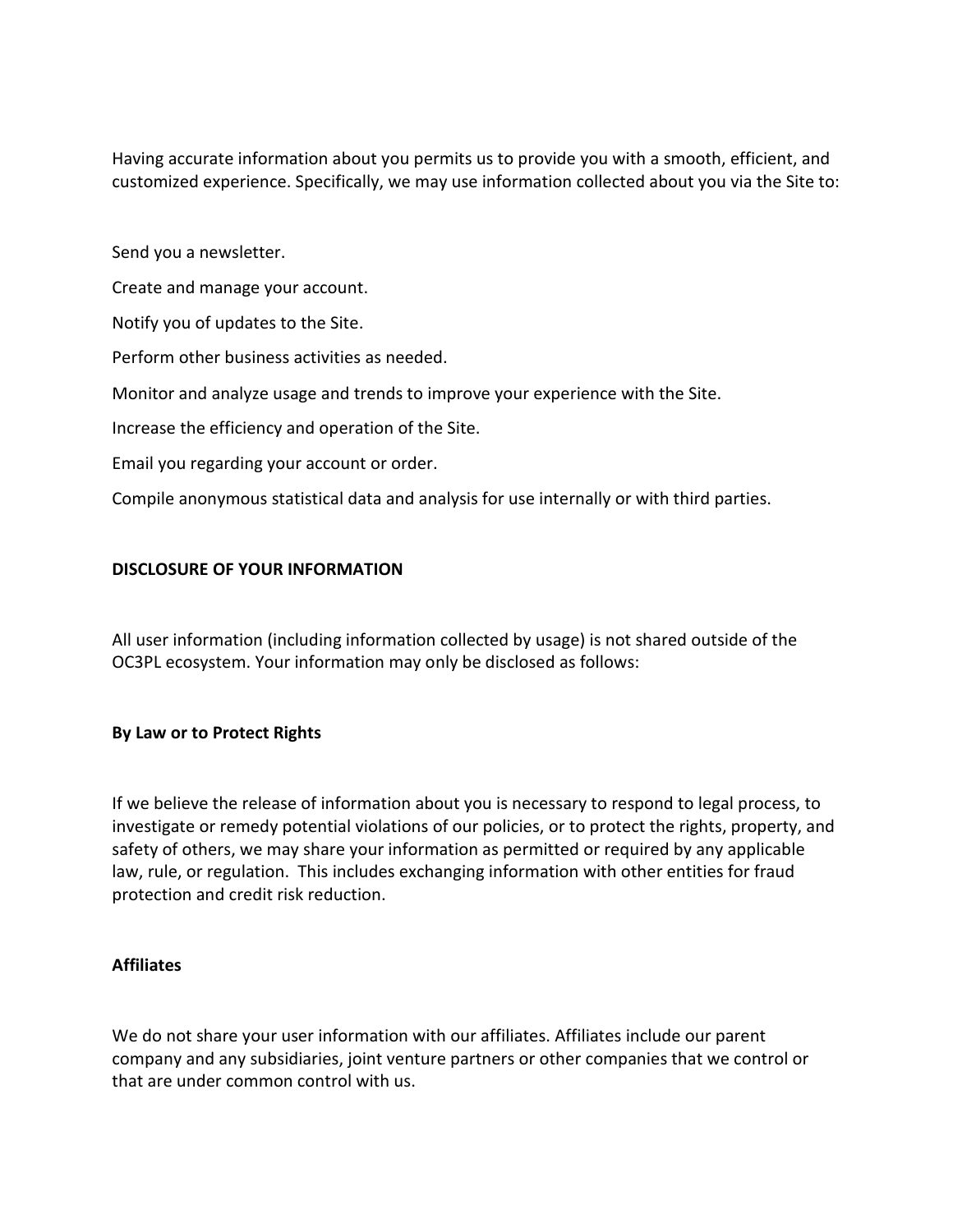### **TRACKING TECHNOLOGIES**

#### **Cookies and Web Beacons**

We may use cookies, web beacons, tracking pixels, and other tracking technologies on the Site to help customize the Site and improve your experience. For more information on how we use cookies, please refer to our Cookie Policy posted on the Site, which is incorporated into this Privacy Policy. By using the Site, you agree to be bound by our Cookie Policy.

#### **Website Analytics**

We may also partner with selected third-party vendors, such as to allow tracking technologies and remarketing services on the Site through the use of first party cookies and third-party cookies, to, among other things, analyze and track users' use of the Site, determine the popularity of certain content and better understand online activity. By accessing the Site, you consent to the collection and use of your information by these third-party vendors. You are encouraged to review their privacy policy and contact them directly for responses to your questions. We do not transfer personal information to these third-party vendors. However, If you do not want any information to be collected and used by tracking technologies, you can visit the third-party vendor or the Network Advertising Initiative or Digital Advertising Alliance Opt-Out Tool.

We do not provide any Personal Information to an advertiser when you interact with or view a customized advertisement. However, when you view or interact with an advertisement, the possibility exists that the advertiser will make the assumption that you are interested in the subject matter of the advertisements.

You should be aware that getting a new computer, installing a new browser, upgrading an existing browser, or erasing or otherwise altering your browser's cookies files may also clear certain opt-out cookies, plug-ins, or settings.

#### **THIRD-PARTY WEBSITES**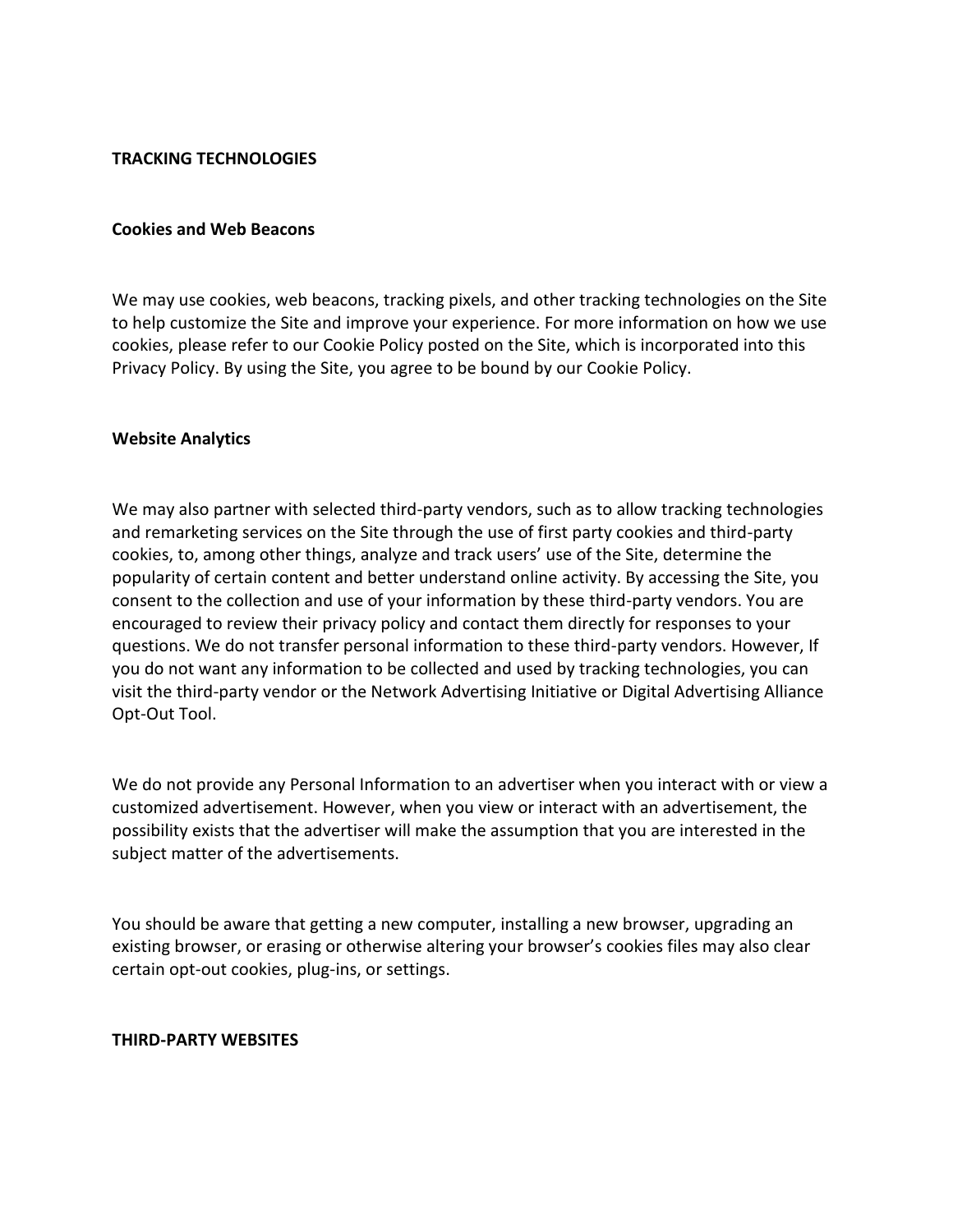The Site may contain links to third-party websites and applications of interest, including advertisements and external services, that are not affiliated with us. Once you have used these links to leave the Site, any information you provide to these third parties is not covered by this Privacy Policy, and we cannot guarantee the safety and privacy of your information. Before visiting and providing any information to any third-party websites, you should inform yourself of the privacy policies and practices (if any) of the third party responsible for that website, and should take those steps necessary to, in your discretion, protect the privacy of your information. We are not responsible for the content or privacy and security practices and policies of any third parties, including other sites, services or applications that may be linked to or from the Site.

# **SECURITY OF YOUR INFORMATION**

Our server is secured via Hyper Text Transfer Protocol (HTTPS) and Transport Layer Security (TLS). This site has been enabled for HTTPS and TLS. This means it is secured using a Secure Sockets Layer or SSL Certificate, which protects users' data. While we have taken reasonable steps to secure the personal information you provide to us, please be aware that despite our efforts, no security measures are perfect or impenetrable, and no method of data transmission can be guaranteed against any interception or other type of misuse. Any information disclosed online is vulnerable to interception and misuse by unauthorized parties. Therefore, we cannot guarantee complete security if you provide personal information.

## **POLICY FOR CHILDREN**

We do not knowingly solicit information from or market to children under the age of 13. If you become aware of any data we have collected from children under age 13, please contact us using the contact information provided below.

## **CONTROLS FOR DO-NOT-TRACK FEATURES**

Most web browsers and some mobile operating systems include a Do-Not-Track ("DNT") feature or setting you can activate to signal your privacy preference not to have data about your online browsing activities monitored and collected. No uniform technology standard for recognizing and implementing DNT signals has been finalized. As such, we do not currently respond to DNT browser signals or any other mechanism that automatically communicates your choice not to be tracked online. If a standard for online tracking is adopted that we must follow in the future, we will inform you about that practice in a revised version of this Privacy Policy.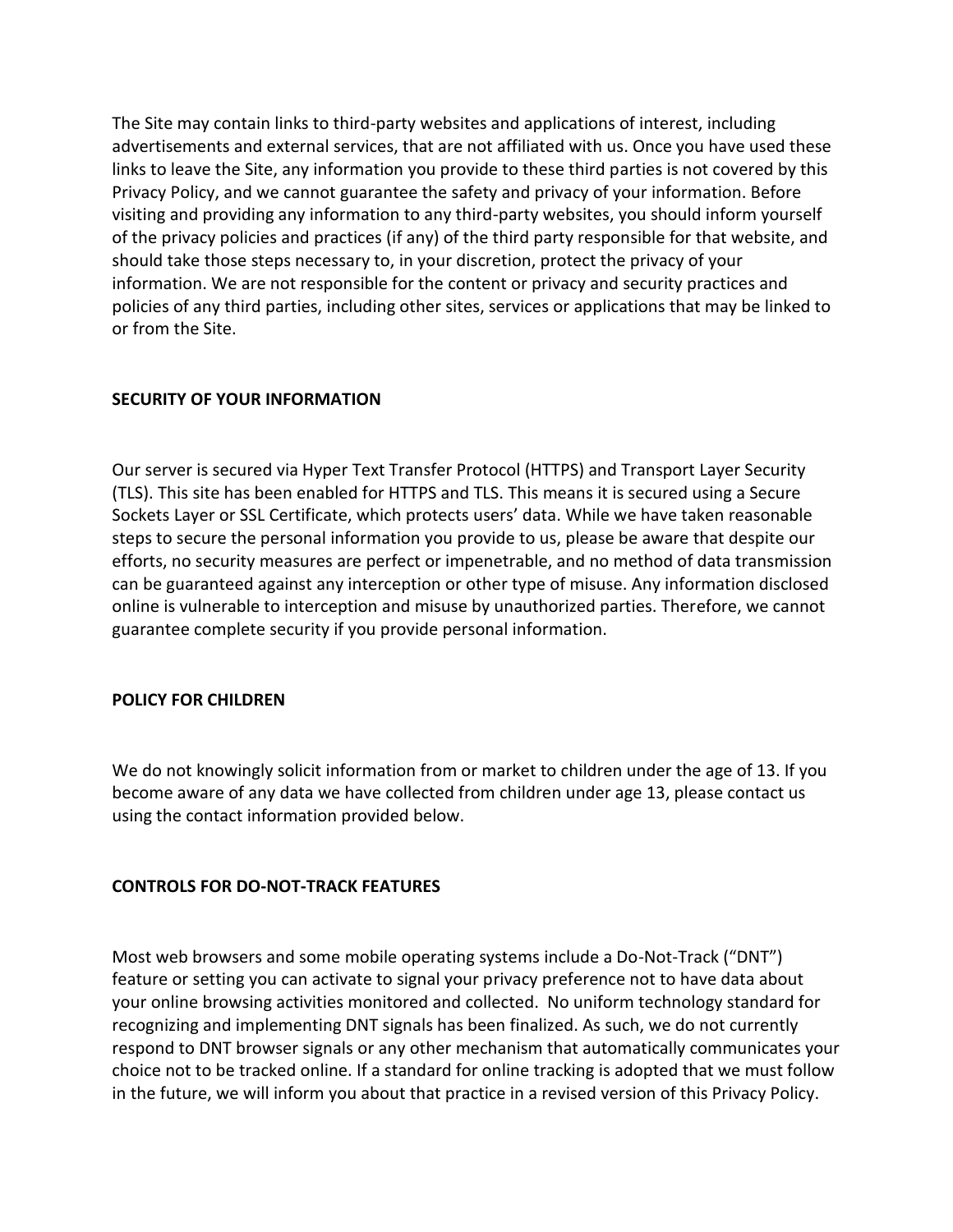### **OPTIONS REGARDING YOUR INFORMATION**

### **Emails and Communications**

If you no longer wish to receive correspondence, emails, or other communications from us, you may opt-out by:

Opening an email from which you wish to unsubscribe and updating your preferences provided at the bottom of the email.

If you no longer wish to receive correspondence, emails, or other communications from third parties, you are responsible for contacting the third party directly.

### **CALIFORNIA PRIVACY RIGHTS**

California Civil Code Section 1798.83, also known as the "Shine The Light" law, permits our users who are California residents to request and obtain from us, once a year and free of charge, information about categories of personal information (if any) we disclosed to third parties for direct marketing purposes and the names and addresses of all third parties with which we shared personal information in the immediately preceding calendar year. If you are a California resident and would like to make such a request, please submit your request in writing to us using the contact information provided below.

If you are under 18 years of age, reside in California, and have a registered account with the Site, you have the right to request removal of unwanted data that you publicly post on the Site. To request removal of such data, please contact us using the contact information provided below, and include the email address associated with your account and a statement that you reside in California. We will make sure the data is not publicly displayed on the Site, but please be aware that the data may not be completely or comprehensively removed from our systems.

## **Contact Us**

If you have questions or comments about this Privacy Policy, please contact us at: